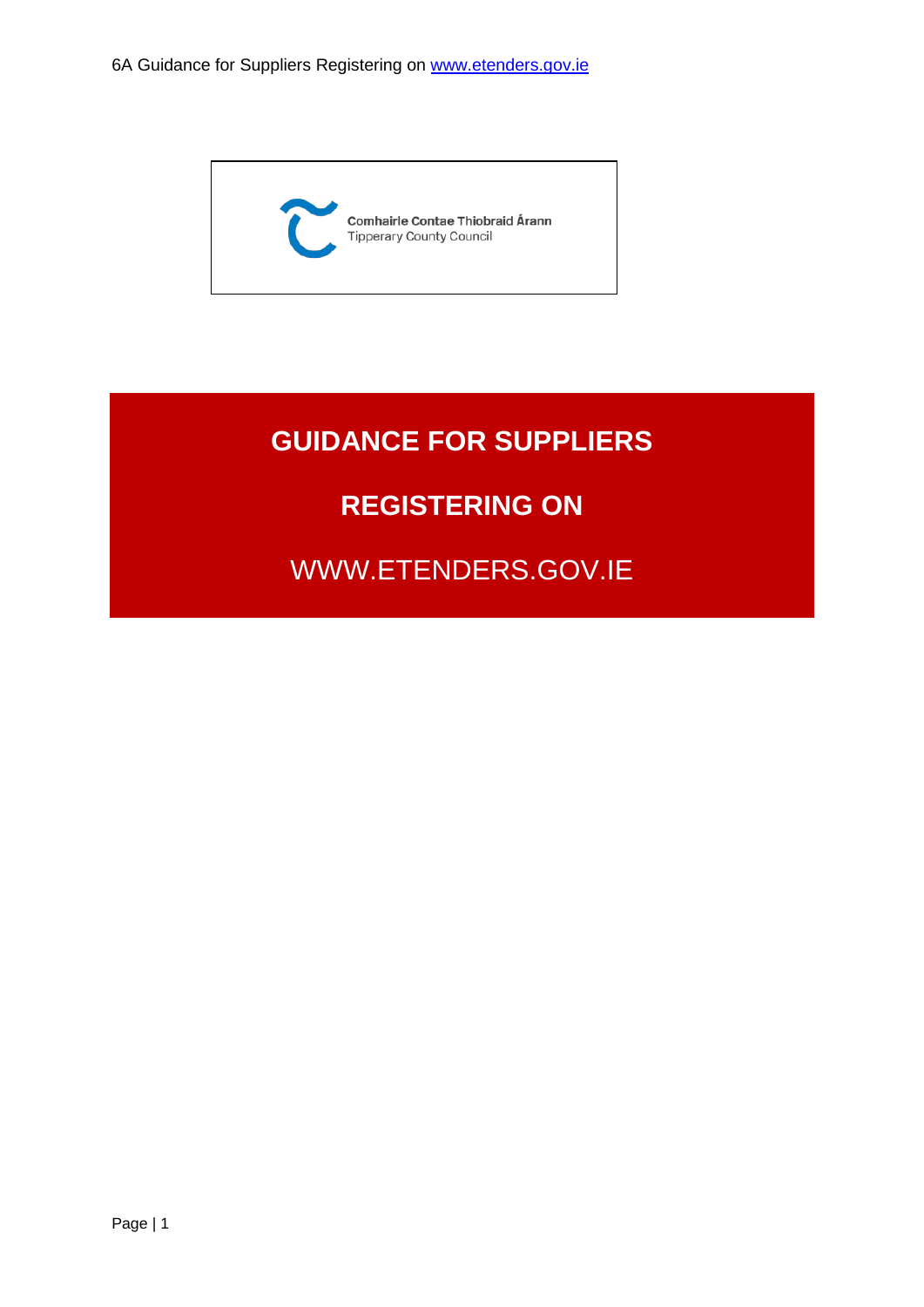### Contents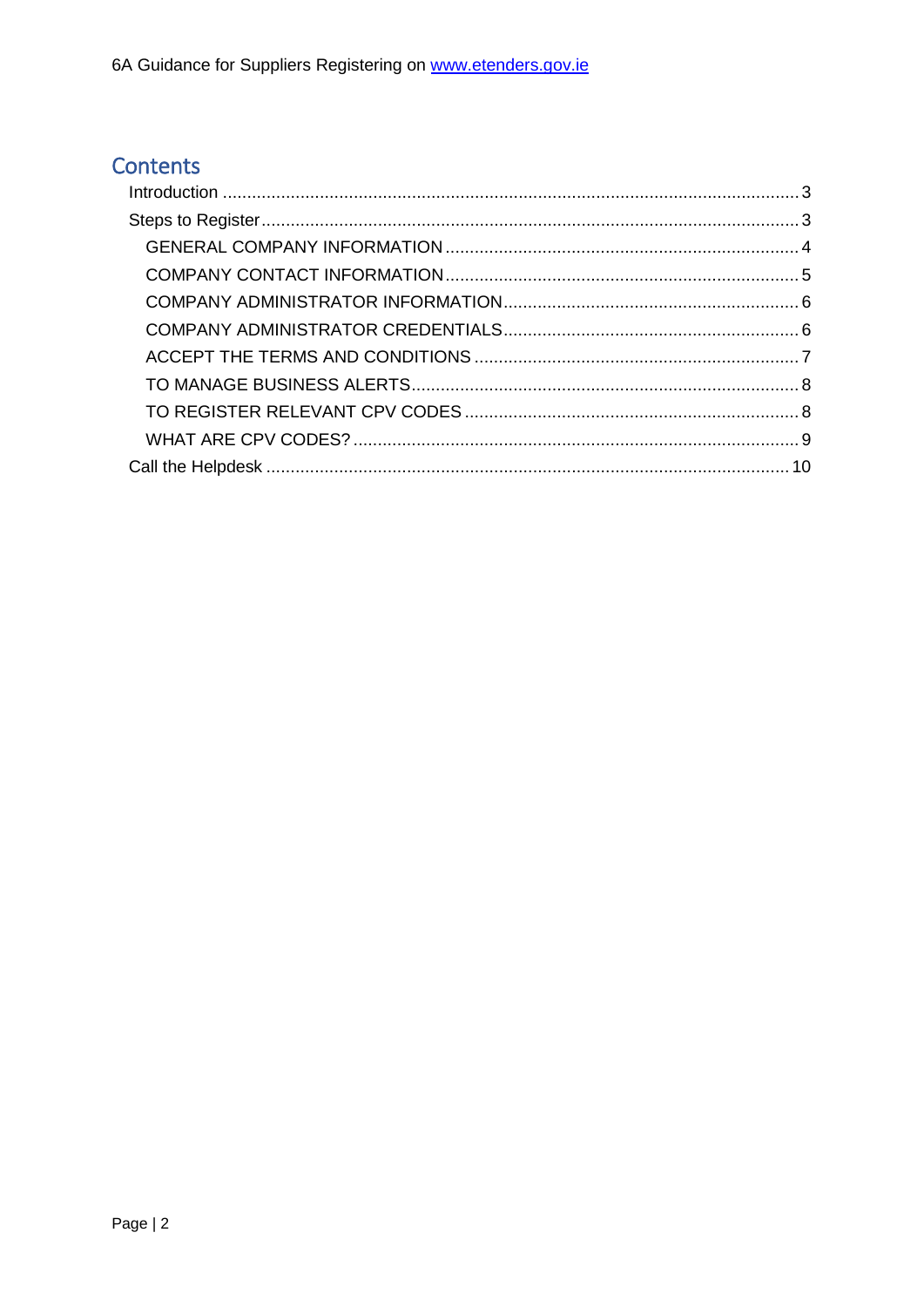#### <span id="page-2-0"></span>**Introduction**

[www.etenders.gov.ie](http://www.etenders.gov.ie/) is the primary tool used by Public Bodies in Ireland to advertise their requirements for contracts for supplies, works and services.

It is also being used more increasingly by Public Bodies for quotations and in the case of mini-competitions under framework agreements. The process for quotations and minicompetitions is similar with the following critical differences:

- In the case of quotations, the Buyer has discretion in who it chooses it invite to submit a quotation.
- In the case of mini-competitions, the Buyer must invite those who have been formally admitted to the framework agreement on foot of a previously advertised competition.

It is essential therefore that all suppliers are registered on the etenders system in order to ensure they don't miss out on quotation and tender opportunities.

In the local authority sector, suppliers should also ensure they are registered on the SupplyGov system which is a separate tool used by the sector.

#### <span id="page-2-1"></span>**Steps to Register**

There are a number of steps to be completed to ensure a comprehensive profile is created on the etenders website.

Step 1 Log on to [www.etenders.gov.ie](http://www.etenders.gov.ie/)

#### Step 2 Click on the Supplier Company Registration field

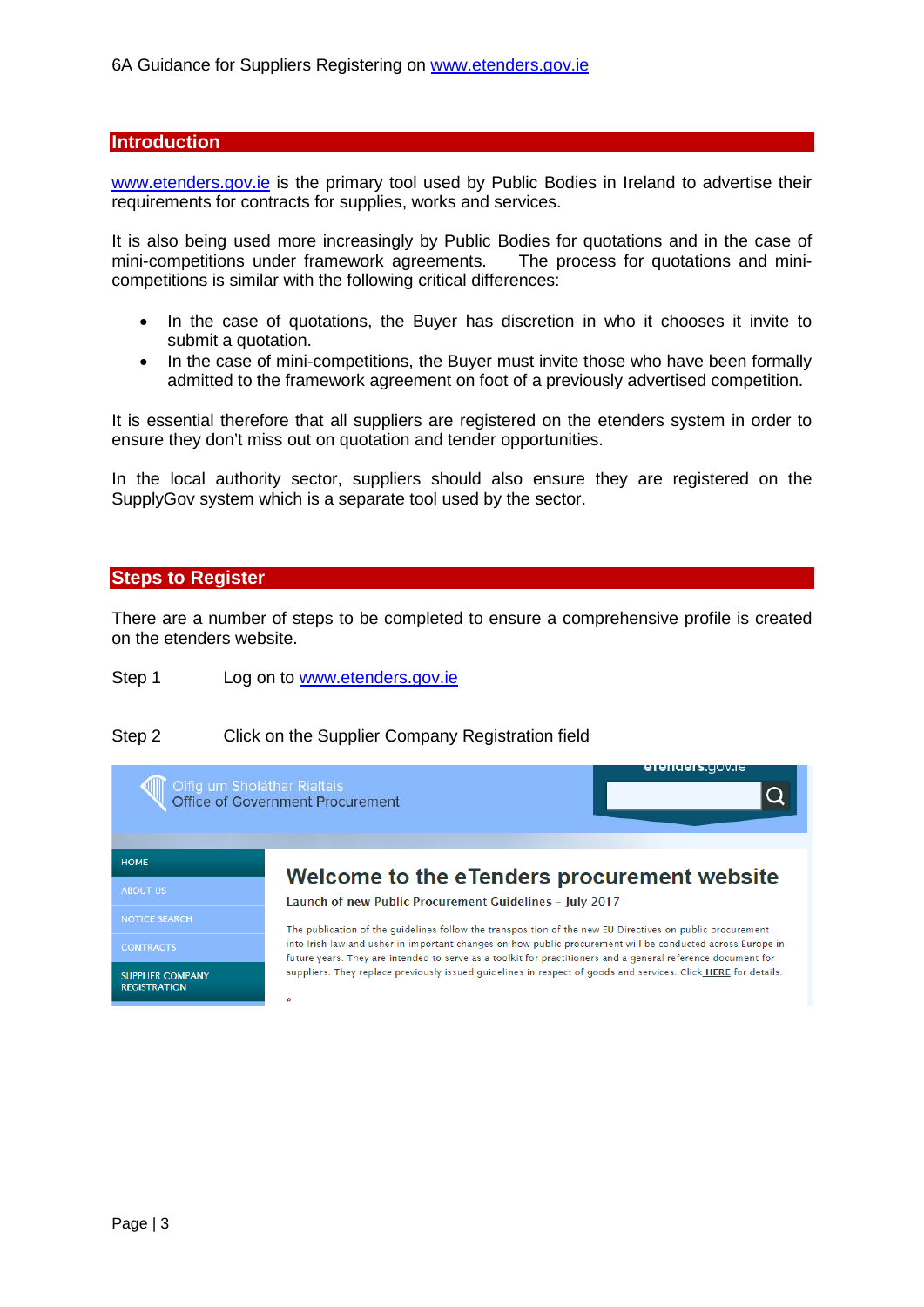<span id="page-3-0"></span>

| Complete the relevant fields:<br>Step 3                |                                      |
|--------------------------------------------------------|--------------------------------------|
| <b>GENERAL COMPANY INFORMATION</b>                     |                                      |
| <b>GENERAL COMPANY INFORMATION</b>                     |                                      |
| Type of organisation $*$ $\odot$                       | Type of Business Activity * <b>◎</b> |
| -- Select Type of Organisation v                       | -- Not Applicable --<br>▼            |
| Company name* <sup>®</sup>                             |                                      |
| VAT Number (or Organisation Number) * @<br>Address * @ | County and/or Post Code @            |
| City *                                                 | Country *                            |
|                                                        | No value selected<br>v               |
| Description of business Max 500 characters *           |                                      |
|                                                        |                                      |

Complete all relevant fields as detailed below:

- Type of organisation pick from Private Company, Public Limited Company, Sole Trader, Partnership, Charity Organisation, Representative Body or Public Interest / Non-Supplier.
- Type of business activity
- Company name enter formal business name
- VAT number if no VAT number, enter PPS number.
- Address Country / Post Code / City / Country
- Description of business enter pertinent information quickly identifying the type of supplies, works and services provided by the organisation.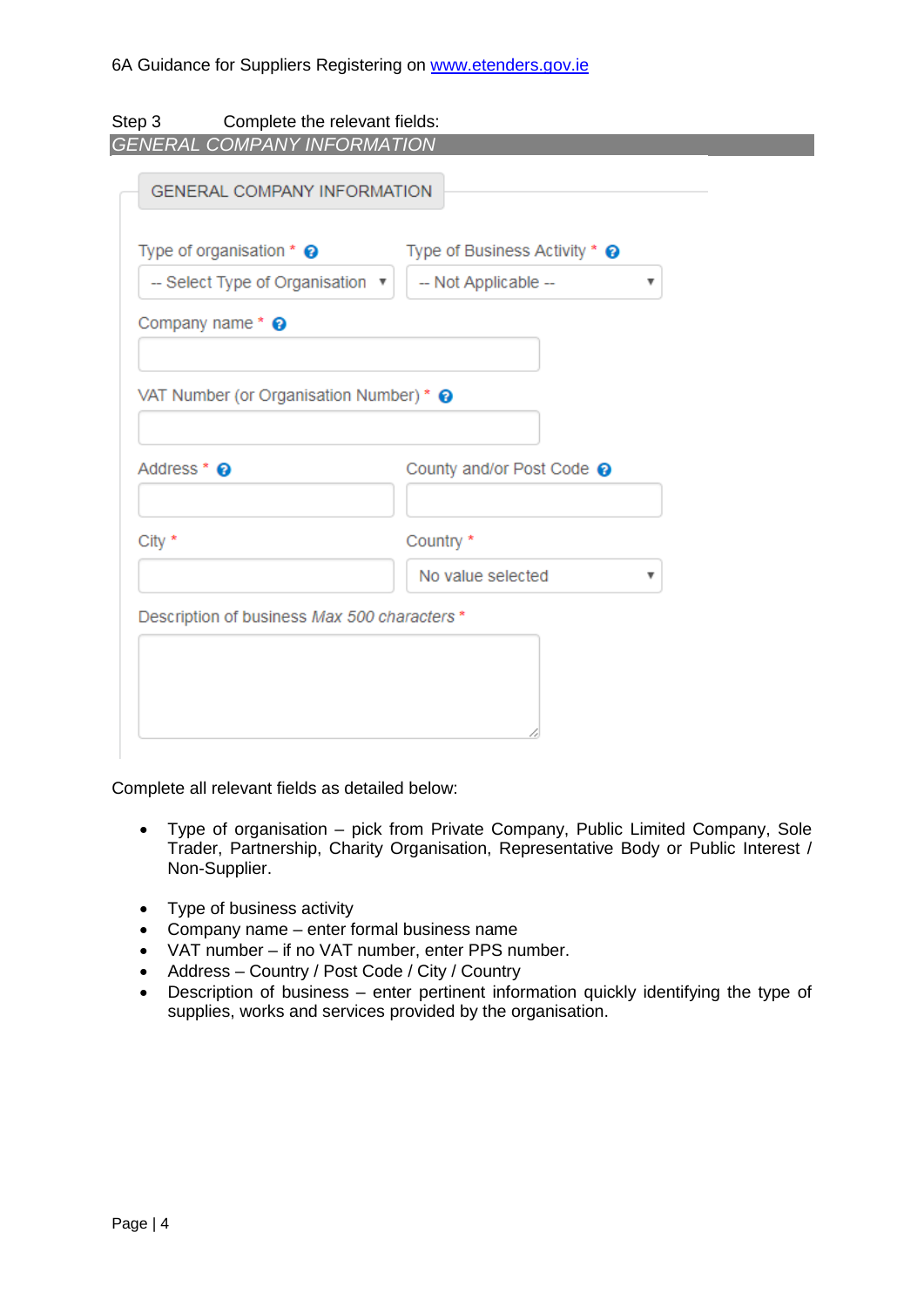<span id="page-4-0"></span>

| COMPANY CONTACT INFORMATION                           |                        |
|-------------------------------------------------------|------------------------|
| COMPANY CONTACT INFORMATION                           |                        |
| Point of contact * @                                  |                        |
| Phone type *                                          | Phone (+353 17654321)* |
| Default                                               | ▼                      |
| Email *                                               | <b>Test</b>            |
| <b>Point of Contact</b><br>Phone type<br>Phone number |                        |

• Email

**Note #1:** this point of contact is the primary person contacted for opportunities on eTenders. Additional contact points can be added once the profile is established.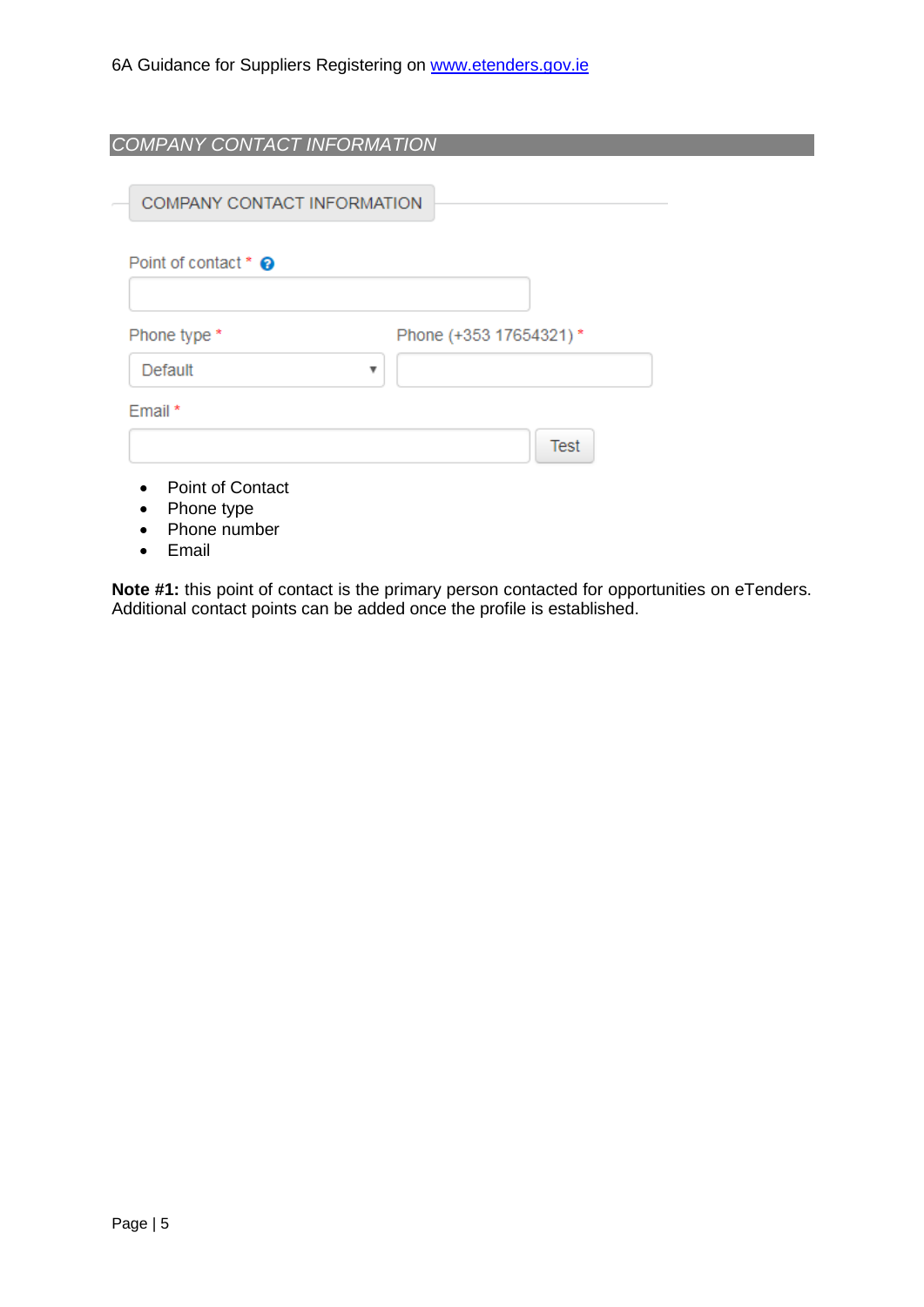<span id="page-5-0"></span>

| COMPANY ADMINISTRATOR INFORMATION |                        |
|-----------------------------------|------------------------|
| ed Copy from above                |                        |
| First name *                      | Last name *            |
|                                   |                        |
| Title                             |                        |
|                                   |                        |
| Phone type *                      | Phone (+353 17654321)* |
| Default                           | v                      |
| Email*                            |                        |
|                                   | <b>Test</b>            |
| Preferred language *              |                        |
| No value selected                 | v                      |

- First Name
- Last Name
- Title
- Phone type
- Phone number
- Email
- Preferred language

#### <span id="page-5-1"></span>*COMPANY ADMINISTRATOR CREDENTIALS*

| Username*          |                                                                                                     |
|--------------------|-----------------------------------------------------------------------------------------------------|
|                    | A Passwords policy                                                                                  |
|                    | • Password can contain only alphabets a-z, A-Z, numbers 0-9<br>and special characters $1 @ # $ % =$ |
| Password *         | • Password must be at least 6 characters long.                                                      |
|                    | • Password must contain at least one letter                                                         |
|                    | • Password must contain at least one number.                                                        |
| Confirm password * |                                                                                                     |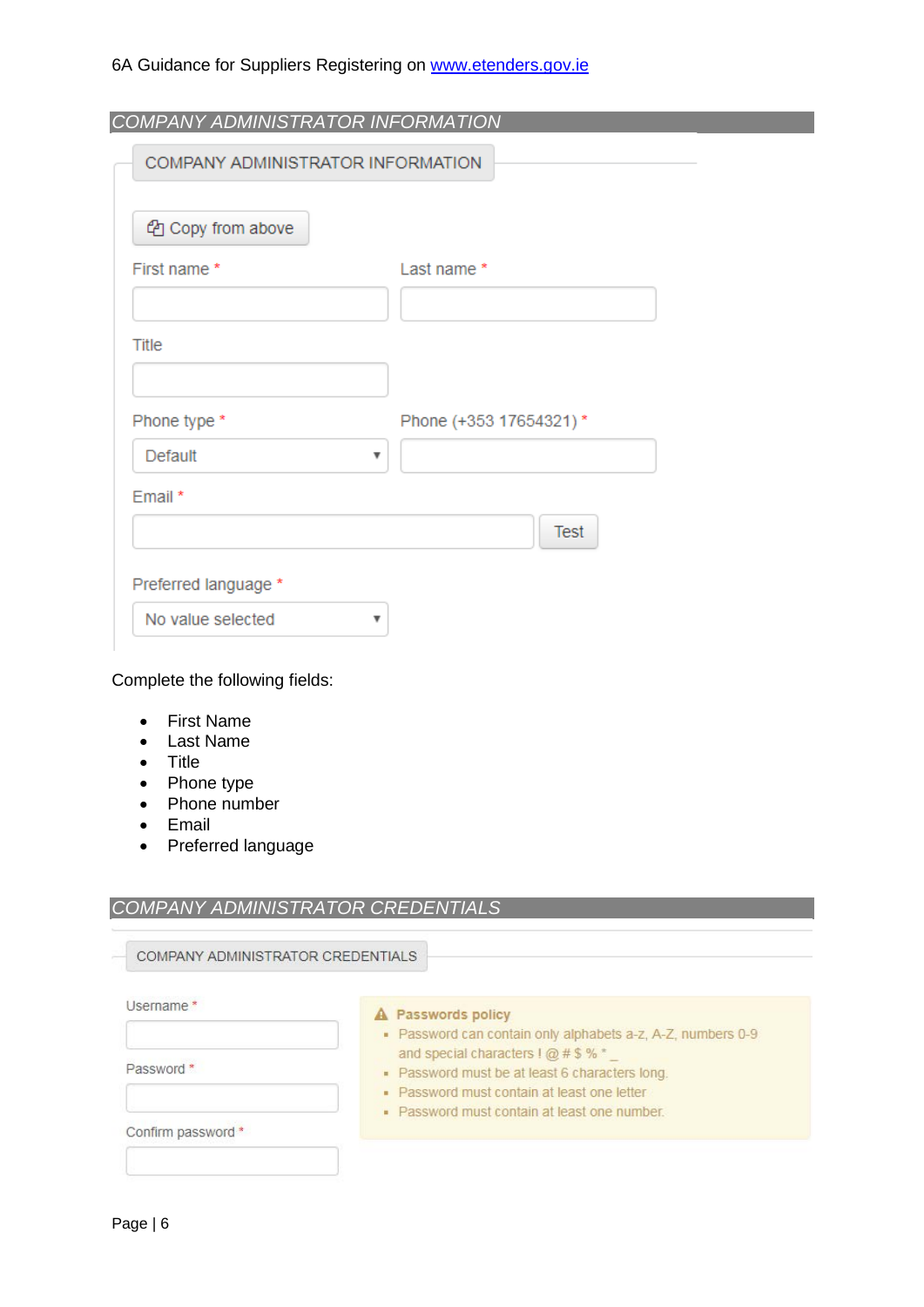Complete the following fields:

- Username
- Password
- Confirm password

You can add multiple email addresses to the system for email alerts.



#### <span id="page-6-0"></span>*ACCEPT THE TERMS AND CONDITIONS*

Terms & Conditions

Privacy policy

I have read the terms and accept them.

Save Cancel

• Accept terms and conditions

#### Press SAVE

eTenders will contact you within a few days to confirm your registration and access to the system.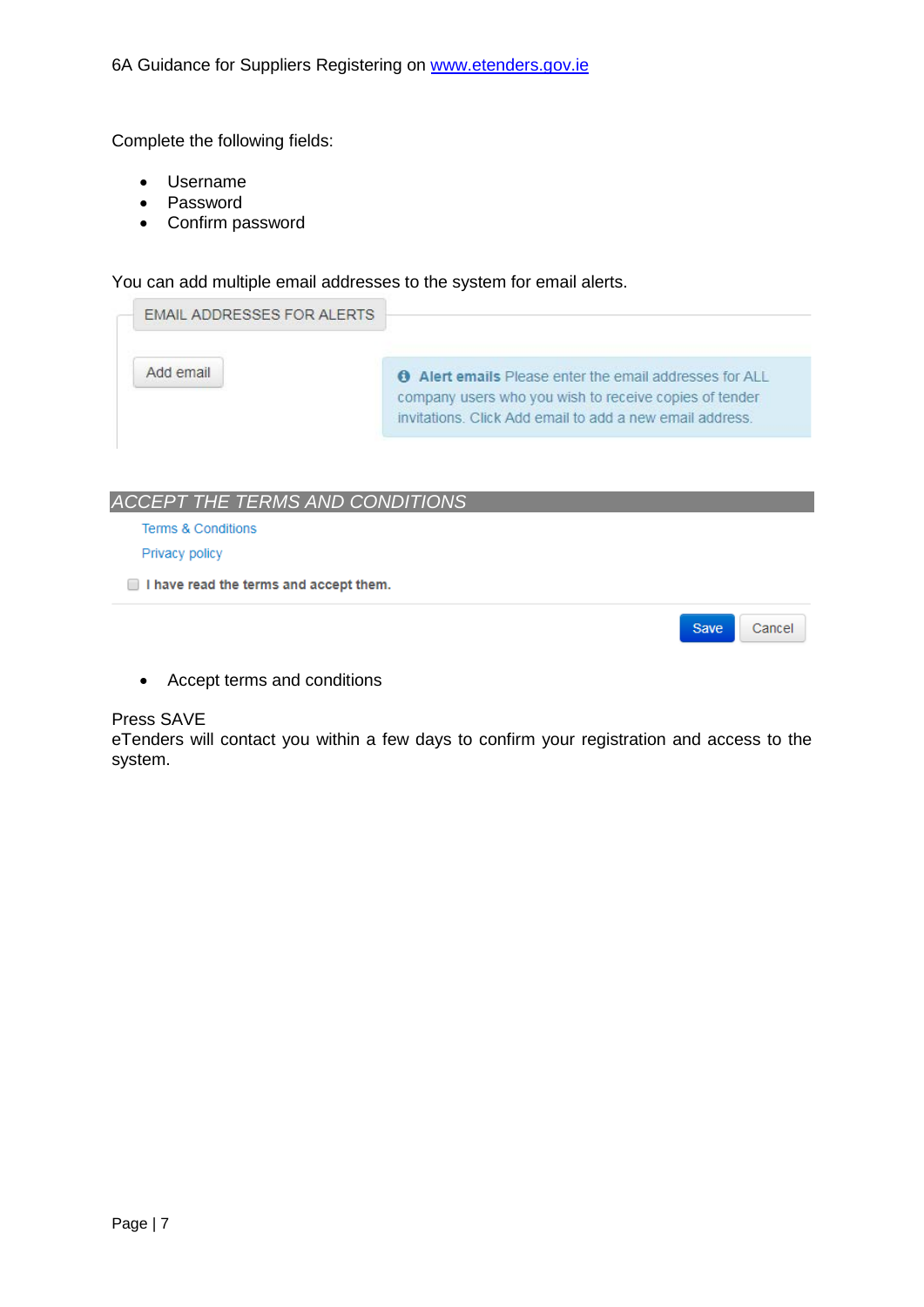<span id="page-7-0"></span>

| TO MANAGE BUSINESS ALERTS                                                                                               |                                                                     |  |  |  |
|-------------------------------------------------------------------------------------------------------------------------|---------------------------------------------------------------------|--|--|--|
|                                                                                                                         |                                                                     |  |  |  |
| Make sure the Business Alerts button is<br>turned on and the relevant CPV Codes for<br>the business have been selected. | <b>Configure Business alerts</b>                                    |  |  |  |
|                                                                                                                         |                                                                     |  |  |  |
| Add all relevant email addresses for other<br>colleagues to receive the Business Alerts.                                | STATUS OF BUSINESS ALERTS                                           |  |  |  |
|                                                                                                                         | On<br>Off<br>$\vee$ Business alerts are on                          |  |  |  |
|                                                                                                                         | You have free subscription to business alerts.                      |  |  |  |
|                                                                                                                         | <b>Start date: 26/04/2013</b><br><b>Expiration date: 12/12/2999</b> |  |  |  |
|                                                                                                                         |                                                                     |  |  |  |
|                                                                                                                         | <b>EMAIL ADDRESSES</b>                                              |  |  |  |
|                                                                                                                         | jeanne.copeland@greenville.ie x                                     |  |  |  |
|                                                                                                                         | $+$ Add email                                                       |  |  |  |

Make sure to turn on Business Alerts and that the relevant CPV Codes have been selected, this is critical to ensure opportunities are not missed.

Additional email addresses can be added for other colleagues to receive the Business Alerts.

#### <span id="page-7-1"></span>*TO REGISTER RELEVANT CPV CODES*

Once registered ensure that the profile is complete and add the CPV codes (common procurement vocabulary) that are relevant to business. By completing these, the organisation will then receive regular email notifications, daily if applicable, on contract opportunities relevant to the business. Additional CPV codes can be added at any time.

To access this field, please log in - click on the **Administration Tab** on the top of the log-in screen.



Scroll down to the Current Service Subscriptions section and click on Manage Business Alerts field.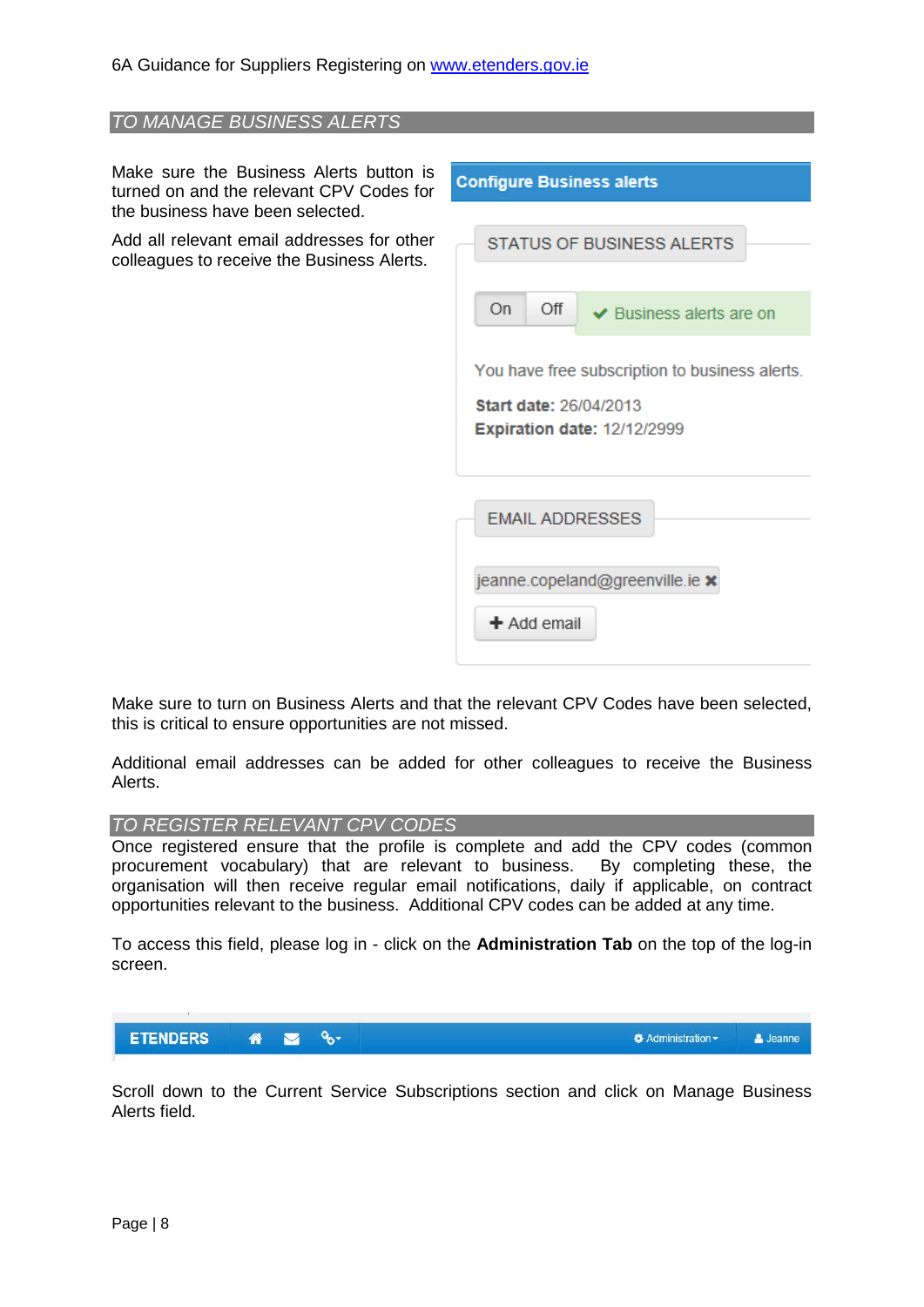| <b>Current service subscriptions</b> |                |
|--------------------------------------|----------------|
| Manage Business alerts<br>✔          | Edit           |
| Document folder                      | <b>Display</b> |

#### <span id="page-8-0"></span>*WHAT ARE CPV CODES?*

CPV Codes – the Common Procurement Vocabulary. This a special EU procurement coding for supplies, works and services to enable multi-lingual translation and interpretation of tender opportunities throughout the  $EU -$  it is used by Contracting Authorities to classify requirements consistently and to help suppliers find contract notices of interest to them. By registering the relevant CPV Codes of interest on your profile on eTenders you are ensuring that don't miss out on tender opportunities. There is no limit to the number of CPV codes which you select.

The codes are structured as follows:

| Supplies start at                  | $01000000 - 44000000$ and 48000000 |
|------------------------------------|------------------------------------|
| Services start at                  | 50000000 - 99000000                |
| Works are classified under Section | 45000000 only.                     |

On the CPV Codes section, click on Add CPV. There may be multiple codes that suit the business so spend time considering and selecting as many codes as are relevant. (the -9; -0 digits are check digits – it is the first 8 digits that dictate the category).

| CPV CODES           |                                                                                                       |  |  |
|---------------------|-------------------------------------------------------------------------------------------------------|--|--|
|                     | 48490000-9 Procurement software package <b>x</b>                                                      |  |  |
|                     | 72212490-0 Procurement software development services <b>x</b>                                         |  |  |
|                     | 72224000-1 Project management consultancy services <b>x</b>                                           |  |  |
|                     | 75000000-6 Administration, defence and social security services <b>x</b>                              |  |  |
|                     | 79000000-4 Business services: law, marketing, consulting, recruitment, printing and security <b>x</b> |  |  |
|                     | 80000000-4 Education and training services <b>x</b>                                                   |  |  |
| $\pm$ Add CPV codes |                                                                                                       |  |  |